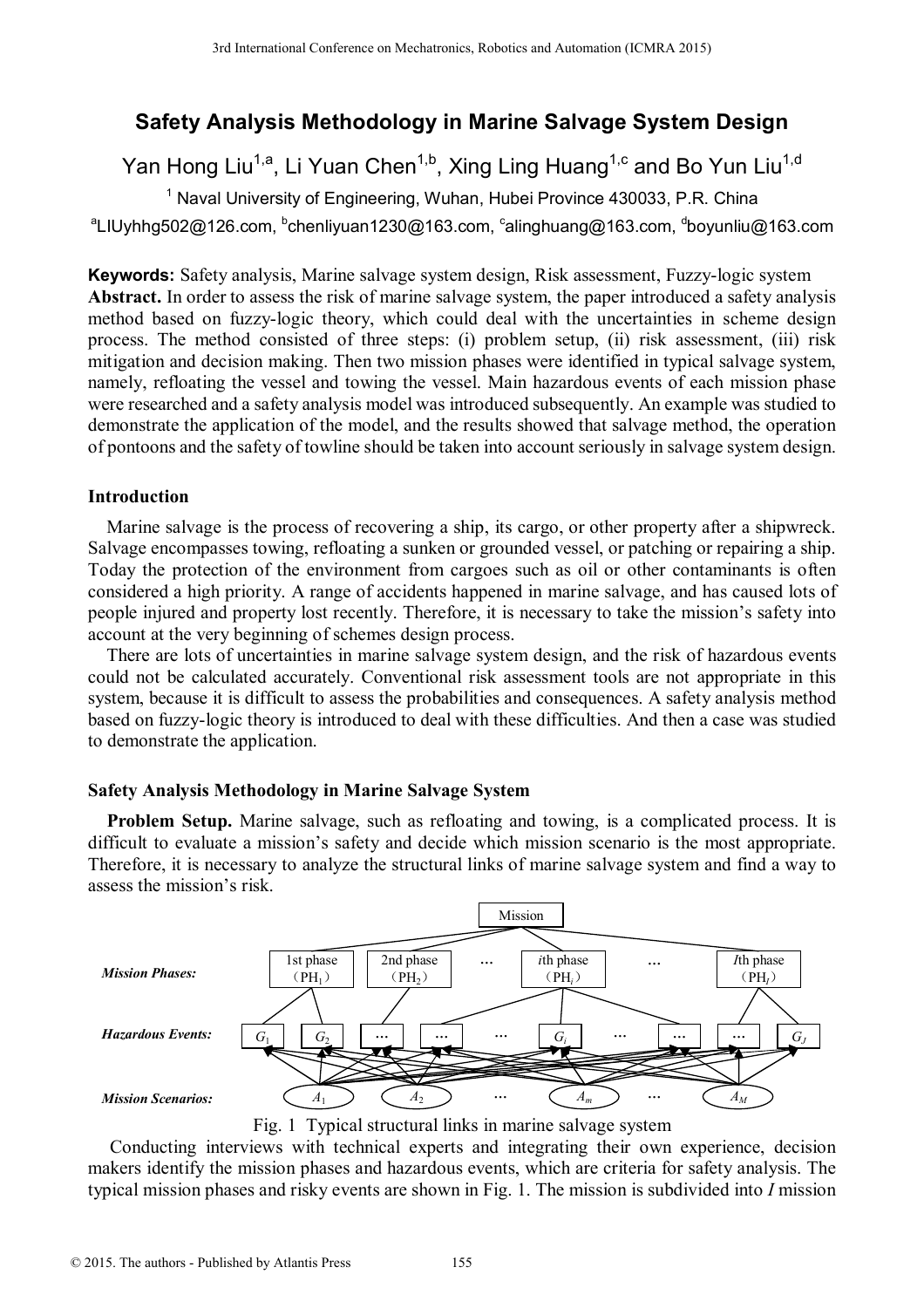phases and *J* hazardous events. Then the problem is to choose the best alternative from *M* mission scenarios when risk assessment has been conducted.

**Risk Assessment.** This area aims at assessing risks influencing the level of system safety. It takes information from the problem setup step and delivers information that can be used in the risk mitigation and decision support step. Generally, the following mathematical model is used to quantify the overall risk level (RL) of the system:

$$
S = \sum_{j=1}^{J} R_j W_j \tag{1}
$$

where *S* is overall risk value of the system, *J* is the number of components of system risk,  $W_j$  is the weight of *j*th component of system risk which could be estimated by AHP, and *R<sup>j</sup>* is the risk value of *j*th component. The value  $R_i$  is derived from the following steps (i)~(v).

(i) *Risk assessment approach based on fuzzy-logic system* Risk assessment based on conventional tools may not be suited for dealing with systems having a high level of uncertainty, particularly in ship salvage system design. However, a fuzzy-logic-based approach to qualitative safety assessment may be more appropriately used in engineering design, and more details about fuzzy-logic system are addressed in references [1-2].

(ii) *Linguistic variable sets and fuzzy rule base* The two fundamental parameters used to assess risk level (RL) of the system are failure likelihood (FL) and consequence severity (CS). In fuzzy-logic system, the linguistic variables are usually used to describe the FL, CS and RL expressions. The typical linguistic variables for FL, CS and RL of a particular system may be defined as follows:

To estimate the failure likelihood (FL), one may choose to use such linguistic variables as '*unlikely*', '*possible*' '*probable*' and '*frequent*'. Similarly, some linguistic variables are used to describe the consequence severity (CS) and risk level (RL).Table 1 and Fig. 2 show the fuzzy FL, CS and RL expression sets.

| <b>Fuzzy Rank</b> | Failure likelihood (FL)                                                          | Consequence severity (CS)                                                                                    | Risk level (RL)   |
|-------------------|----------------------------------------------------------------------------------|--------------------------------------------------------------------------------------------------------------|-------------------|
| 0, 0.1, 0.2       | unlikely                                                                         | negligible                                                                                                   | low               |
| 0.3, 0.4, 0.5     | possible                                                                         | moderate                                                                                                     | reasonable        |
| 0.6, 0.7, 0.8     | probable                                                                         | severe                                                                                                       | high              |
| 0.9, 1.0          | frequent                                                                         | catastrophic                                                                                                 | unacceptable      |
|                   | Fuzzy RL set:<br>low<br>negligible<br>Fuzzy CS set:<br>Fuzzy FL set:<br>unlikely | high<br>unacceptable<br>reasonable<br>catastrophic<br>moderate<br>severe<br>possible<br>probable<br>frequent |                   |
|                   | 1.0<br>0.8<br>Membership<br>0.6<br>0.4<br>0.2                                    |                                                                                                              | <b>Fuzzy Rank</b> |
|                   | 0.3<br>0.2<br>0<br>0.1                                                           | 0.8<br>0.5<br>0.7<br>0.9<br>0.4<br>0.6<br>1.0                                                                |                   |

Table 1 Definition of fuzzy FL, CS and RL expressions

Fig. 2 Definition of linguistic variable sets on FL, CS and RL

Fuzzy rules are the basis of fuzzy inference. A commonly used method is Risk Matrix Approach and it uses a matrix to assess risk levels. An example of the 'Risk Matrix' is shown in Fig. 3.

Based on the risk matrix (as shown in Fig. 3), we can get 16 fuzzy rules which are expressed in the form of 'IF-THEN'. For example, Rule #1 in the example shown in Fig. 3 reads as:

IF FL is *unlikely* AND CS is *negligible* THEN RL is *low*.

(iii) *Fuzzification of input variables* Take the inputs and determine the degree to which they belong to each of the appropriate fuzzy sets via membership functions. If the input is a crisp numerical value,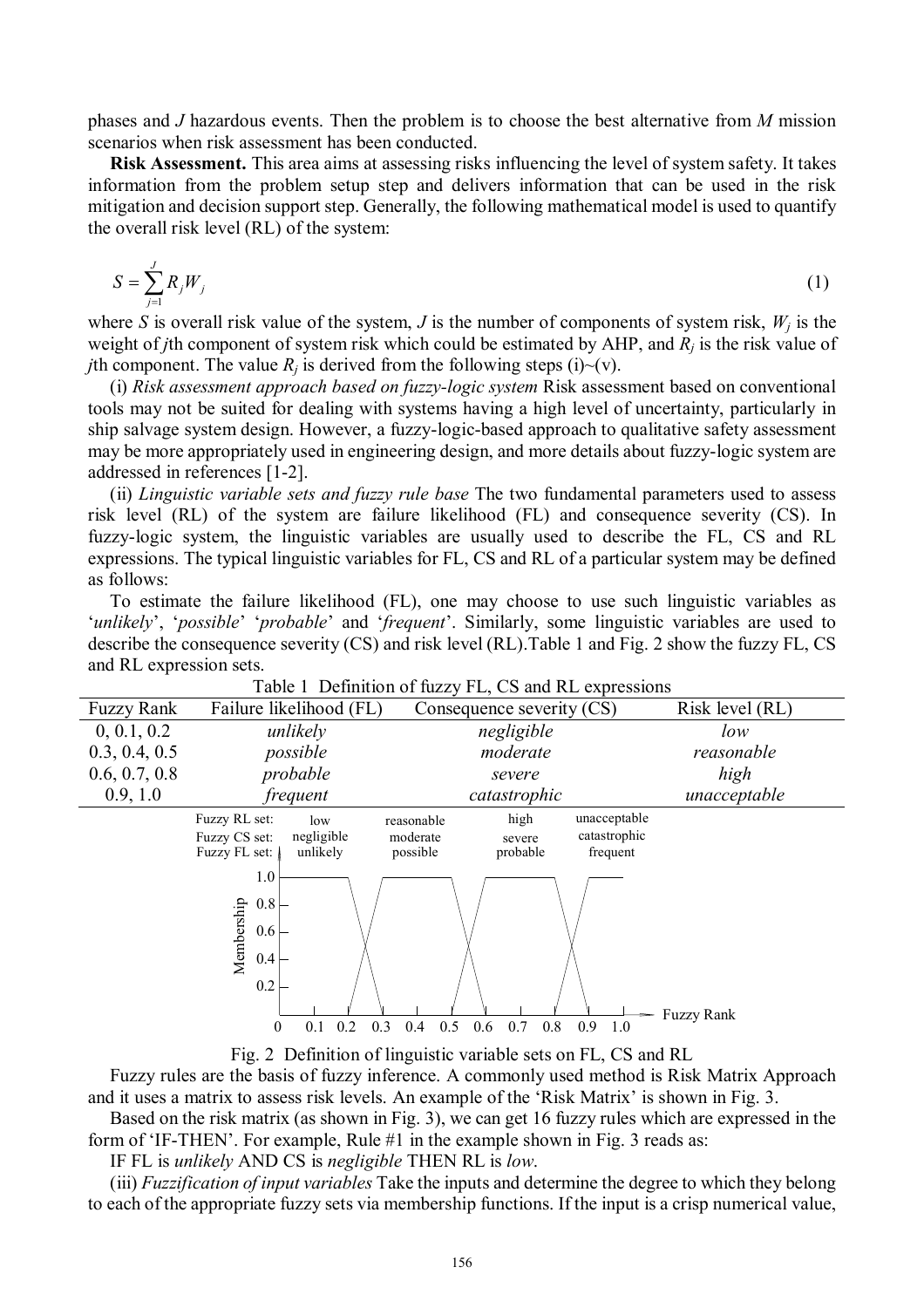then fuzzify the input with Fig. 2. The output is a fuzzy degree of membership in the qualifying linguistic set and is always between 0 and 1.



#### **Consequence severity (CS)**

### Fig. 3 Typical risk matrix

(iv) *Fuzzy inference* Once the inputs have been fuzzified, the degree to which each part of the antecedent has been satisfied for each rule is determined. If the antecedent of a given rule has more than one part, the fuzzy operator such as AND or OR operator is applied to obtain one value (membership) that represents the result of the antecedent for that rule. The following expression is used in the paper to produce the single truth value for *i*th rule:

$$
\mu_i = \text{Min}(\mu_{\text{FL},i}, \mu_{\text{CS},i}) \tag{2}
$$

where  $\mu_i$  is the single truth value for *i*th rule,  $\mu_{FL,i}$  is membership value of the first input variable FL for *i*th rule, and  $\mu_{CS,i}$  is membership value of the second input variable CS for *i*th rule.

In order to reach a final decision, all rules must be combined in some manner since decisions are based on the testing of all the rules in a fuzzy inference system. Aggregation is a process by which the fuzzy sets that represent the outputs of each rule are combined into a single fuzzy set. The output of the aggregation process is one fuzzy set for each variable. The aggregation of consequent,  $LR<sub>i</sub>$  is expressed as follows:

 $LR_i = \{Max(\beta_{1i}, low); Max(\beta_{2i}, reasonable); Max(\beta_{3i}, high); Max(\beta_{4i}, unacceptable)\}$  (3) where  $i=1, 2, ..., I; I$  is the number of rules fired in the evaluation; and  $\beta_{n,i}$  is the belief assigned to the *i*th rule.

(v) *Defuzzification* Defuzzification process transforms the fuzzy results into a crisp output. And center average defuzzifier is the most commonly used defuzzifier in fuzzy system. If the centre values of the fuzzy set (*low*, *reasonable*, *high*, *unacceptable*) are *y*1, *y*2, *y*<sup>3</sup> and *y*4, and the corresponding membership are  $w_1$ ,  $w_2$ ,  $w_3$  and  $w_4$ , then the value which represents the set  $LR_j$  is expressed as following:

$$
R_j = (y_1 w_1 + y_2 w_2 + y_3 w_3 + y_4 w_4) / (w_1 + w_2 + w_3 + w_4)
$$
\n<sup>(4)</sup>

where  $R_i$  is the risk value of the set  $LR_i$ .

**Risk Mitigation and Decision Making.** Risk mitigation and decision making are based on system safety level. A safety level used in special marine system is defined in Table 2. According to the process of risk assessment and safety goal, we know that the higher of system risk level, the more uncertain is the corresponding alternative. Obviously, the best alternative is the one with the lowest value of the risk level, *S*.

| Table 2 Definition of safety level in marine salvage system |                 |                                               |  |  |  |  |  |  |  |  |
|-------------------------------------------------------------|-----------------|-----------------------------------------------|--|--|--|--|--|--|--|--|
| The value of risk $(S)$                                     | Risk level (RL) | Description                                   |  |  |  |  |  |  |  |  |
| $S \le 0.20$                                                | Low             | Risk is acceptable.                           |  |  |  |  |  |  |  |  |
| 0.20 < S < 0.55                                             | Reasonable      | Optimization measures are taken as necessary. |  |  |  |  |  |  |  |  |
| 0.55 < S < 0.85                                             | High            | Risk reduction measures should be taken.      |  |  |  |  |  |  |  |  |
| S > 0.85                                                    | Unacceptable    | Risk is unacceptable.                         |  |  |  |  |  |  |  |  |
|                                                             |                 |                                               |  |  |  |  |  |  |  |  |

Table 2 Definition of safety level in marine salvage system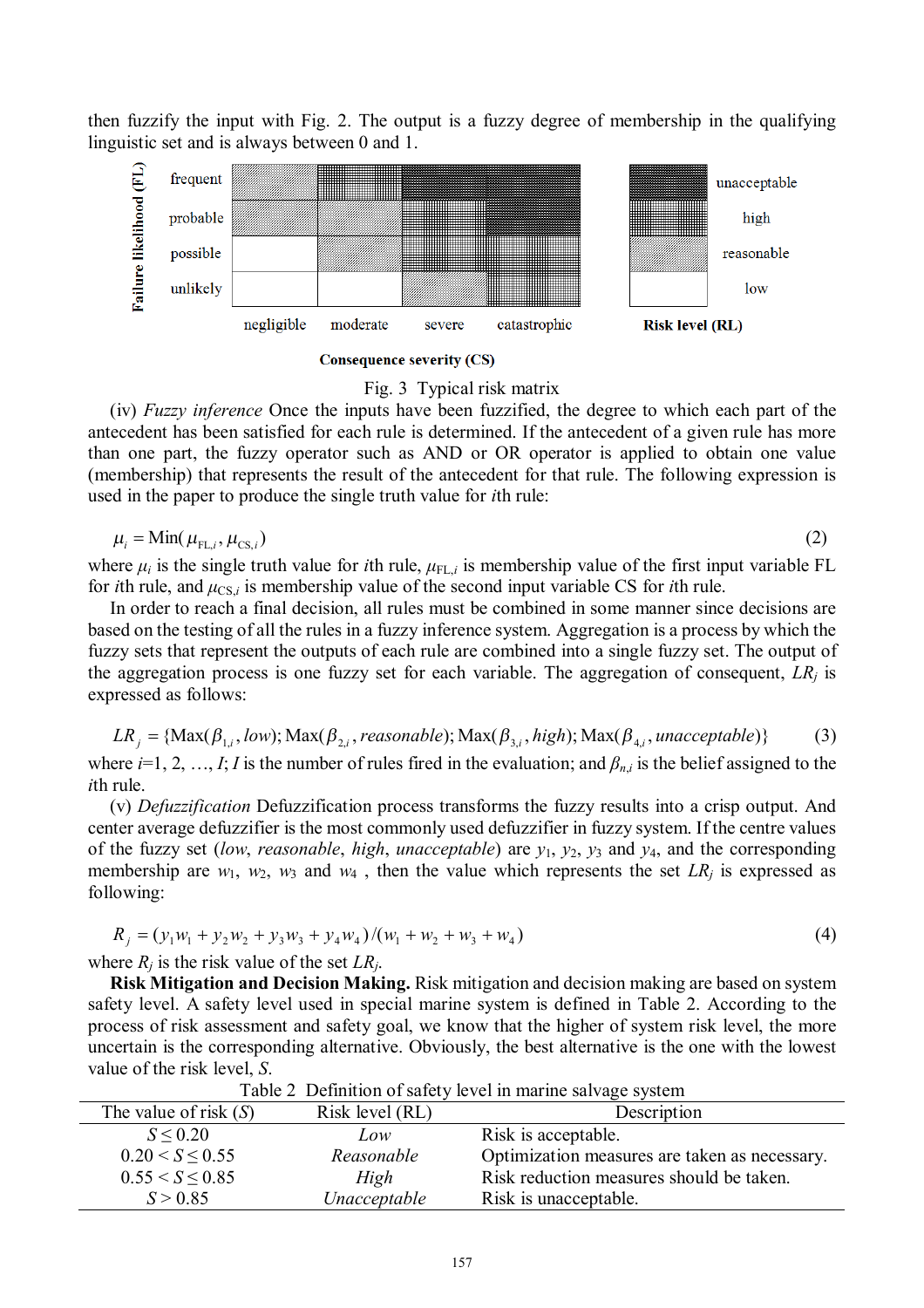#### **Hazardous Events in Typical Marine Salvage System**

Marine salvage is composed of towing, refloating, environment protection and other recovering measures. And the mission is different in different situation after a shipwreck. However, it is common to refloat a sunken vessel firstly and tow it into a harbor then. In this process, two typical mission phases are identified in brief, namely, refloating the vessel and towing the vessel[3-5].

**Refloating the Vessel.** During the salvage of a sunken vessel, refloating is usually the first step in most salvage technics. So it is one of the most important task area. When preparing to refloat a vessel, the information of tides, currents and wind has to be considered properly.

**Towing the Vessel.** Towing the vessel is another crucial step in salvage. This step is subdivided into three parts: towing preparation, towing at sea, and terminating the tow. Safe towing speed, appropriate towline scope and routine towing watch are also vital for the task.

Main hazardous events of each mission phase in typical marine salvage are summarized in Table 3.

| <b>Mission Phases</b> | <b>Hazardous Events</b>                                    | <b>Symbols</b> |
|-----------------------|------------------------------------------------------------|----------------|
| Refloating the vessel | Information of tides, currents and wind is not sufficient. | $G_1$          |
|                       | Refloating the vessel in heavy weather.                    | $G_2$          |
|                       | Refloating method is not appropriate.                      | $G_3$          |
|                       | Salvage pontoons are used in a wrong way.                  | $G_4$          |
|                       | Other unpredictable accidents happens.                     | $G_5$          |
| Towing the vessel     | Tugs and towing rigs are not suited for the task.          | $G_6$          |
|                       | Towing rigs are not equipped reliably.                     | G <sub>7</sub> |
|                       | Course changes frequently and suddenly.                    | $G_8$          |
|                       | Towline scope is not appropriate.                          | G <sub>9</sub> |
|                       | Towline is broken down.                                    | $G_{10}$       |
|                       | Collision when disconnecting the tow.                      | $G_{11}$       |

# Table 3 Main hazardous events in typical marine salvage

#### **Case Study**

**An Example.** One merchant ship sunk in the sea last year, and ship-owner would refloat it and tow to a harbor. As a result, three mission scenarios, *A*1, *A*2, *A*3, were proposed. However, it was difficult to decide which one to be chosen, so the risky factors of each alternative had been evaluated by experts, and the corresponding information was given in Table 4.

| <b>Attributes</b> |                | $G_1$ | $G_2$ | $G_3$                 | $G_4$<br>Ġς<br>G7<br>U6 |          |          | G <sub>s</sub>                   | Go    | $G_{10}$ | $G_{11}$           |       |
|-------------------|----------------|-------|-------|-----------------------|-------------------------|----------|----------|----------------------------------|-------|----------|--------------------|-------|
| Failure           | A <sub>1</sub> | 0.303 | 0.162 | unlikelv              | possible                | unlikelv | unlikelv | unlikelv                         | 0.900 | 0.150    | probable           | 0.500 |
| likelihood        | A <sub>2</sub> | 0.150 | 0.199 | unlikely              | unlikelv                |          |          | probable unlikely possible       | 0.750 | 0.300    | possible           | 0.700 |
|                   | A <sub>3</sub> | 0.203 | 0.116 | possible              | possible                |          |          | unlikely unlikely possible 0.700 |       | 0.150    | possible           | 0.650 |
| Conseque-         | $A_1$          | 0.655 | 0.700 | catastrophic          | severe                  | severe   | severe   | moderate 0.455                   |       | 0.350    | catastrophic 0.500 |       |
| nce               | A <sub>2</sub> | 0.655 | 0.700 | severe                | severe                  | severe   | severe   | severe                           | 0.500 | 0.350    | catastrophic 0.500 |       |
| severity          | A <sub>3</sub> | 0.655 | 0.700 | catastrophic moderate |                         | severe   | severe   | severe                           | 0.500 | 0.400    | catastrophic 0.500 |       |

Table 4 Hazardous events' information in mission scenarios

The weights of hazards events were estimated by AHP. With the safety analysis methodology introduced previously, the risk level of each mission scenario were evaluated, and the results were given in Table 5.

Table 5 Three mission scenarios' risk values

| Attributes      |    |       | یں    |       | U1    | Ū۶    | U۵    | J7    | U۹    | Ū٥    | $\rm{U_{10}}$ | $\mathbf{U}_1$ | Total |
|-----------------|----|-------|-------|-------|-------|-------|-------|-------|-------|-------|---------------|----------------|-------|
| Weights $(W_i)$ |    | 0.092 | 0.078 | 0.131 | 0.152 | 0.016 | 0.120 | 0.053 | 0.098 | 0.062 | .162          | 0.036          | 00.1  |
|                 | A1 | 0.700 | 0.400 | 700   | 0.700 | 0.400 | 0.400 | 0.100 | 0.700 | 0.100 | .000          | 0.400          | 0.61  |
| Risk<br>values  | А2 | 0.400 | 0.400 | 0.400 | 0.400 | 0.700 | 0.400 | 0.700 | 0.400 | 0.400 | 0.700         | 0.400          | 0.47  |
|                 |    | .508  | 0.400 | 700   | 0.400 | 0.400 | 0.400 | 0.700 | 0.400 | 0.100 | .700          | 0.400          | 0.50  |

According to the safety level (as in Table 2), the alternatives  $A_1$  was in *high* risk level, while  $A_2$  and  $A_3$ 's risk levels were *reasonable*. Obviously, the second alternative  $(A_2)$  was the optimum, because its risk was the lowest. In view of important weights of hazardous events, salvage method, the operation of pontoons and the safety of towline should be taken into account seriously in scheme design process.